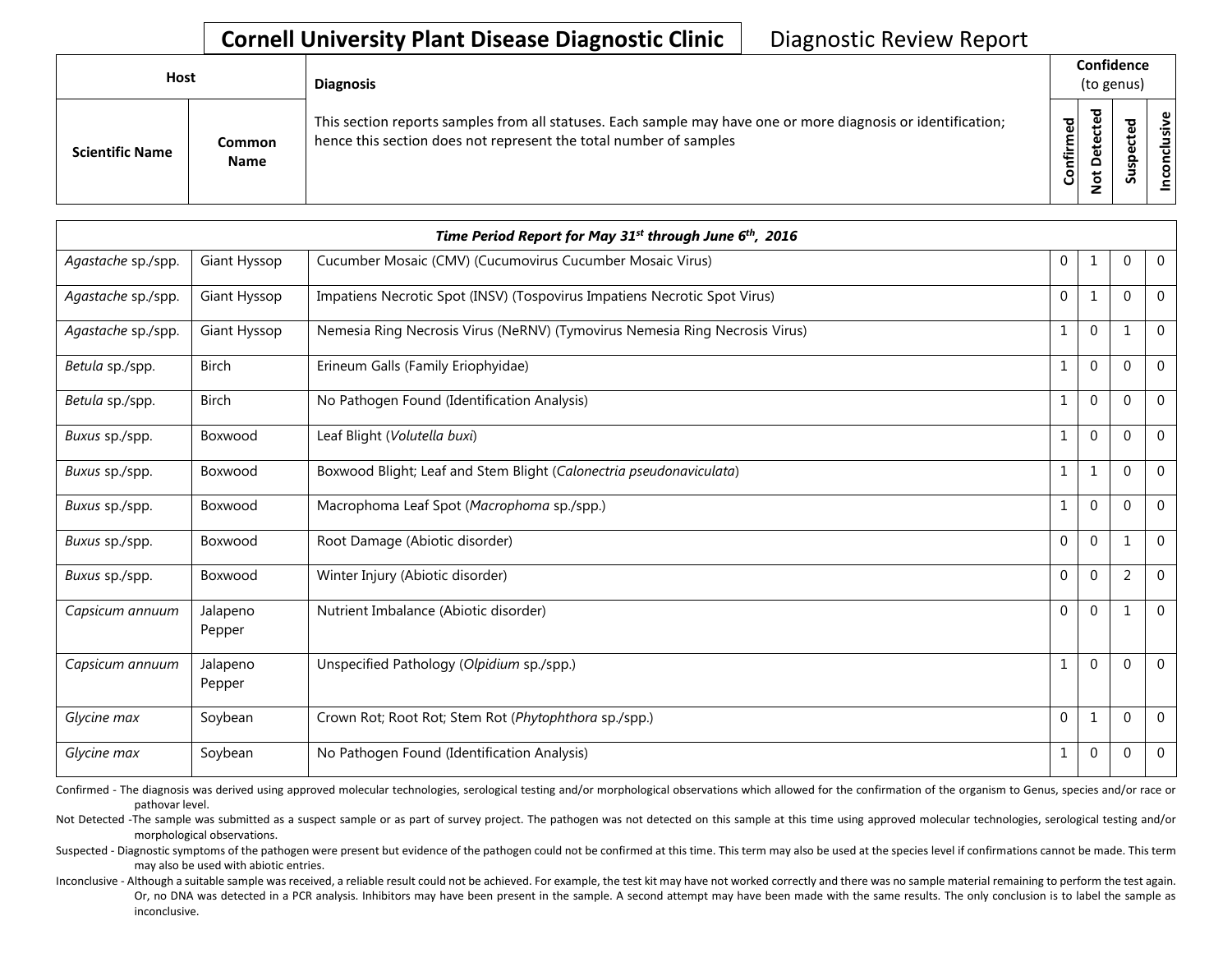## **Cornell University Plant Disease Diagnostic Clinic** | Diagnostic Review Report

| Host                   |                       | <b>Diagnosis</b>                                                                                                                                                                   |                        |        | Confidence<br>(to genus)     |                     |
|------------------------|-----------------------|------------------------------------------------------------------------------------------------------------------------------------------------------------------------------------|------------------------|--------|------------------------------|---------------------|
| <b>Scientific Name</b> | Common<br><b>Name</b> | This section reports samples from all statuses. Each sample may have one or more diagnosis or identification;<br>hence this section does not represent the total number of samples | ठ,<br>Φ<br>nfirm<br>පි | ъ<br>o | ъ<br>$\omega$<br>ω<br>௨<br>s | ഄ<br>siy<br>ã.<br>ū |

| Glycine max            | Soybean      | Salt Damage (Abiotic disorder)                                      | $\mathbf 0$  | $\Omega$     |          | $\mathbf 0$    |
|------------------------|--------------|---------------------------------------------------------------------|--------------|--------------|----------|----------------|
| Malus sylvestris       | Common Apple | Aphids (Plant Lice) (Family Aphididae)                              | 1            | $\mathbf 0$  | $\Omega$ | $\overline{0}$ |
| Malus sylvestris       | Common Apple | Not Pathogen; Saprophyte (Secondary Agents; Saprophytes; Unspecif.) | $\mathbf 0$  | $\mathbf 0$  |          | $\mathbf{0}$   |
| Malus sylvestris       | Common Apple | Powdery Mildew (Oidium sp./spp.)                                    | 1            | $\Omega$     | $\Omega$ | $\mathbf{0}$   |
| Malus sylvestris       | Common Apple | Rosy Apple Aphid (Dysaphis plantaginea)                             | $\mathbf 0$  | $\mathbf 0$  |          | $\mathbf{0}$   |
| Malus sylvestris       | Common Apple | Unknown Abiotic Disorder (Abiotic disorder)                         | $\mathbf 0$  | $\mathbf 0$  |          | $\mathbf 0$    |
| Mandevilla<br>sp./spp. | Mandevilla   | Additional Sample Requested (Identification Analysis)               | 1            | $\mathbf 0$  | $\Omega$ | $\overline{0}$ |
| Mandevilla<br>sp./spp. | Mandevilla   | Bacterial Wilt (Ralstonia solanacearum)                             | $\Omega$     | 1            | $\Omega$ | $\mathbf{0}$   |
| Mandevilla<br>sp./spp. | Mandevilla   | Nutritional Pathology (Abiotic disorder)                            | $\mathbf 0$  | $\mathbf 0$  | 1        | $\overline{0}$ |
| Mandevilla<br>sp./spp. | Mandevilla   | Root Rot (Unidentified Agent)                                       | $\mathbf{0}$ | $\mathbf{0}$ | 1        | $\overline{0}$ |
| Prunus subhirtella     | Higan Cherry | Herbicide Injury; Exposure (Abiotic disorder)                       | $\Omega$     | $\mathbf 0$  | 1        | $\overline{0}$ |
| Solanum<br>tuberosum   | Potato       | Chilling Injury (Abiotic disorder)                                  | $\mathbf 0$  | $\mathbf 0$  | 1        | $\mathbf 0$    |

Confirmed - The diagnosis was derived using approved molecular technologies, serological testing and/or morphological observations which allowed for the confirmation of the organism to Genus, species and/or race or pathovar level.

Not Detected -The sample was submitted as a suspect sample or as part of survey project. The pathogen was not detected on this sample at this time using approved molecular technologies, serological testing and/or morphological observations.

Suspected - Diagnostic symptoms of the pathogen were present but evidence of the pathogen could not be confirmed at this time. This term may also be used at the species level if confirmations cannot be made. This term may also be used with abiotic entries.

Inconclusive - Although a suitable sample was received, a reliable result could not be achieved. For example, the test kit may have not worked correctly and there was no sample material remaining to perform the test again. Or, no DNA was detected in a PCR analysis. Inhibitors may have been present in the sample. A second attempt may have been made with the same results. The only conclusion is to label the sample as inconclusive.